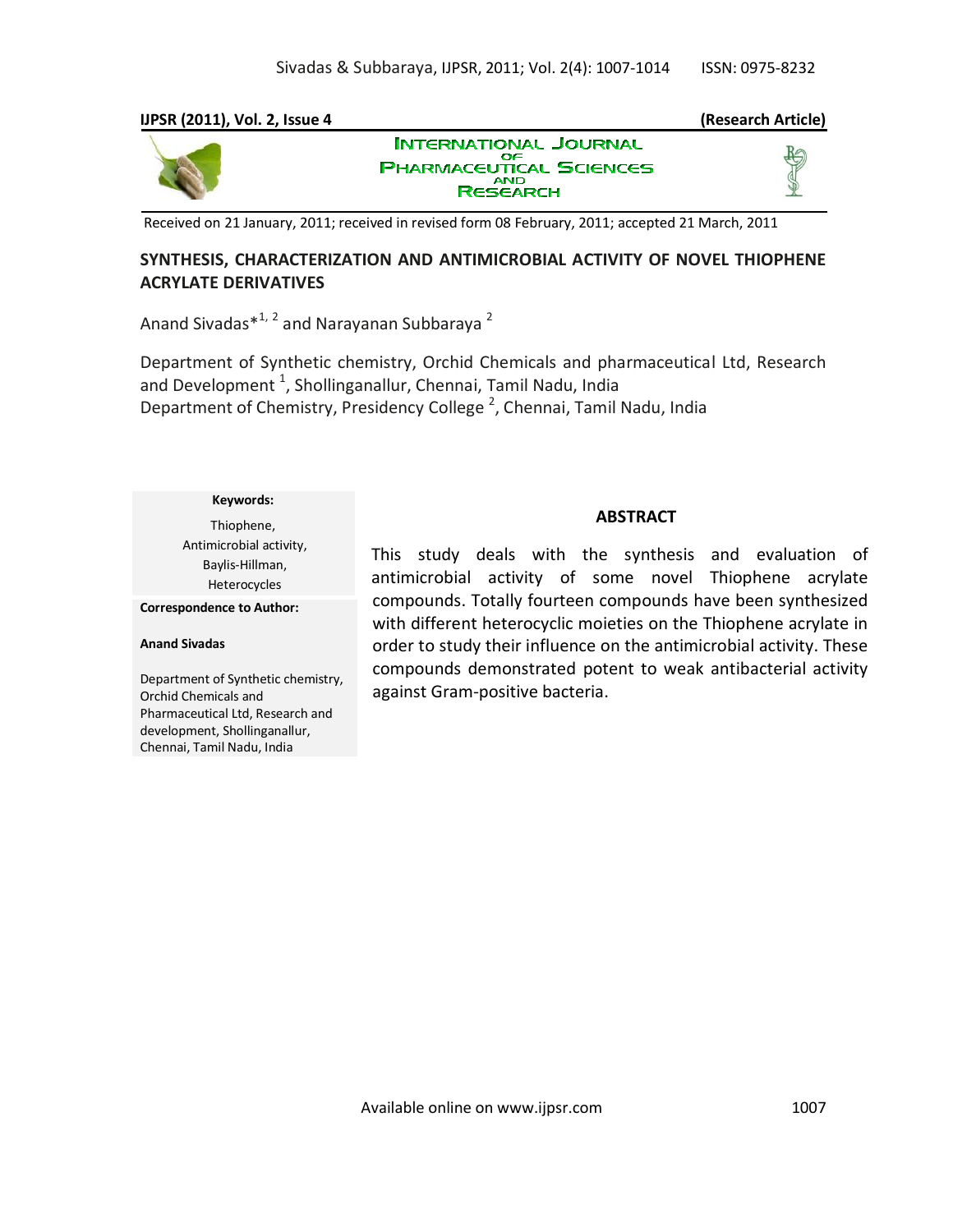**INTRODUCTION:** Heterocyclic chemistry comprises at least half of all organic chemistry research worldwide. In particular, heterocyclic structures form the basis of many pharmaceutical, agrochemical and veterinary products. Nitrogen and sulfur heterocyclic system families are very interesting due to their versatile pharmacological activities, such as antitumor, diuretics, fungicides, bactericides, antihelmintic, anti- allergic, anti-ulcer and local analgesic  $1-3$ , especially in the sense of design of new drugs.

Although a number of drugs are available in the market, thirst for discovering new antimicrobial drugs with better pharmacokinetic profile, and lesser toxicity has become main objectives in the field of medicinal chemistry due to fast development of microbial resistance towards the existing molecules. Studies on thiophene-like compounds have served as a feasible field of research in the perusal of biologically active compounds<sup>4-7</sup>.

These observations lead us to study thiophene acrylates as our basic structure and investigate the activity by introducing substituents like heterocyclic moieties, which are known to possess pharmacological activity like pyridine, pyrimidine, coumarins, pyrone, indanone, tetralone, and tyrosine <sup>8-15</sup>.

**MATERIALS AND METHODS:** All the chemicals and reagents were procured from Sigma Aldrich lab grade source. All the solvents used were from commercial sources and redistilled before use. All melting points were determined on a Buchi apparatus and are uncorrected. The I.R spectra (in KBr pellets) were recorded on a JASCO spectrophotometer and frequencies are expressed in cm<sup>-1</sup>. Mass spectra (CG/MS) were recorded on an Agilent MSD VL mass spectrometer.  ${}^{1}$ H NMR and  $^{13}$ C NMR spectra were recorded on a Bruker Advance 400 spectrometer operating at 400 MHz. The chemical shifts are reported in ppm  $(\delta)$  relative

to TMS. Proton and carbon spectra were typically obtained at room temperature. The purity of the compounds was checked by TLC on silica gel plates using ethyl acetate: hexane or methylene dichloride: methanol as eluent and spots were developed in ultraviolet.

**General Synthetic procedure for synthesis of 4: Methyl (2E) - 2- (bromomethyl)- 3- (2-thienyl) acrylate (4):** Thiophene-2carboxaldehyde **1** (0.04 mole), methyl acrylate **2** (0.14 mole), 1,4 diazabicyclo [2.2.2] octane (DABCO) (0.04 mole) were stirred at room temperature for 72 h and the reaction was monitored by TLC. Ethyl acetate was used to dilute the reaction mixture after the completion of the reaction and washed successively with 2N Hydrochloric acid, aqueous sodium bicarbonate solution and water. The organic layer was dried over anhydrous sodium sulphate and the solvent was evaporated to get crude hydroxy compound **3**.

To the crude **3,** 47% Hydrobromic acid (0.285 mole) and concentrated sulphuric acid (0.13 mole) were added and stirred in methylene dichloride at 0-10°C for 3 h. The reaction mixture was extracted in methylene dichloride and washed with sodium bicarbonate solution and water. It was then dried, solvent evaporated to get the residue, to obtain a yellow solid which was recrystallized from n-hexane. Yield- 9 g (78 %). m.p. 52°C. I.R (KBr pellets cm<sup>-1</sup>): υ 1710, 1602, 1415, 1214, 1201, 723. <sup>1</sup>H NMR (CDCl<sub>3</sub>, 400 MHz): δ 8.03 (s, 1H), δ 7.64 (d,  $J = 5$  Hz, 1H),  $\delta$  7.47 (d,  $J = 3.6$  Hz, 1H),  $\delta$  7.18 (dd, J = 3.96, 5.08 Hz, 1H),  $\delta$  4.59 (s, 2H),  $\delta$  3.87 (s, 3H). <sup>13</sup>C NMR (300 MHz, DMSO-*d6*): δ 166.02, 136.11, 135.78, 135.28, 133.96, 128.27, 123.57, 52.43, 27.91.

**General Synthetic procedure for synthesis of 6-17: Methyl (2E)- 2- [(pyridin- 3- yloxy) methyl]- 3- (2 thienyl) acrylate 6:** Compound **4** (0.006 mole) was treated with 3-hydroxy pyridine (0.006 mole) in the presence of potassium carbonate in dry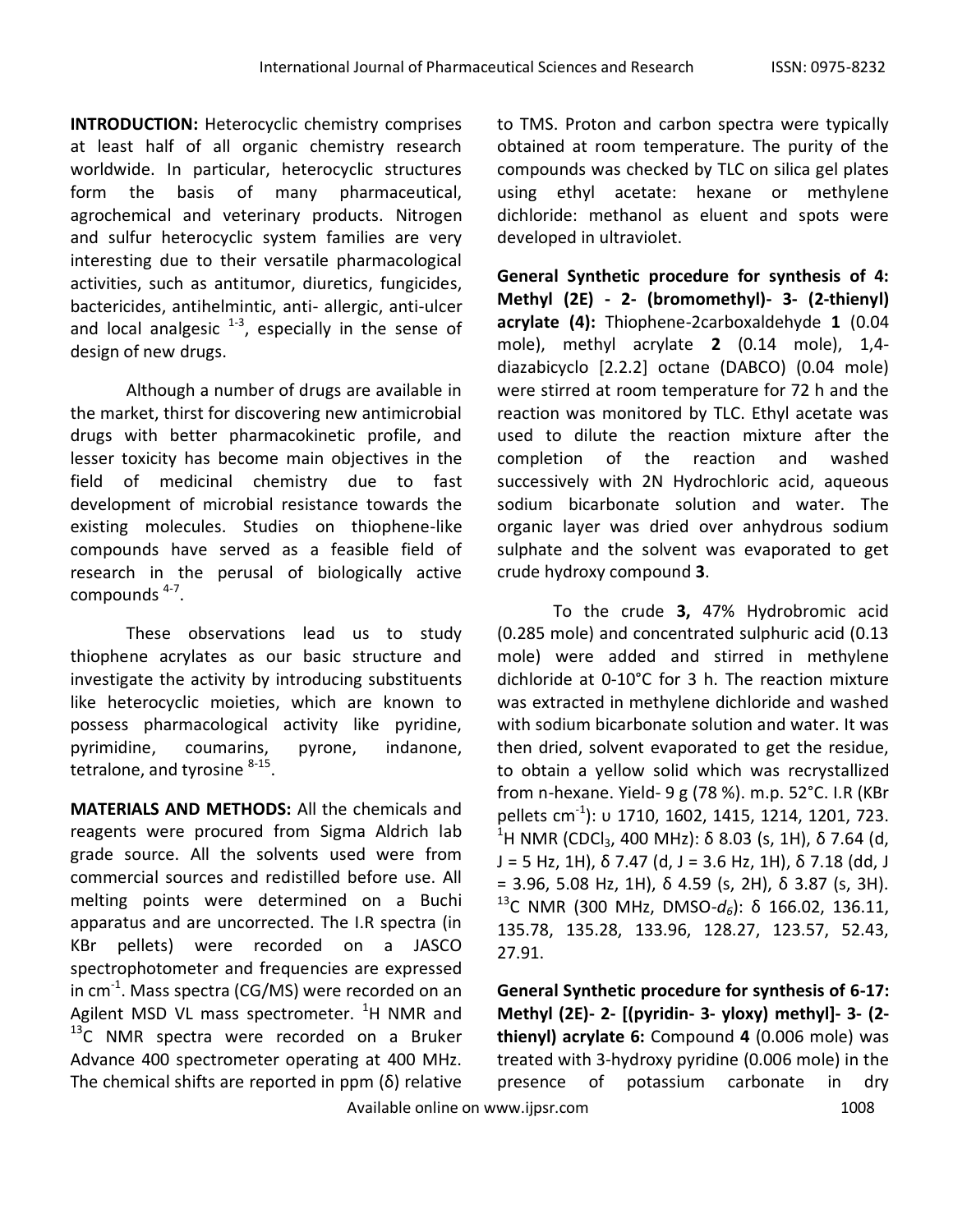dimethylformamide for 1 h at room temperature. Water was added to the reaction mixture which precipitates out the solid was filtered and purified in methanol to get pure compound as brown solid. Yield- 0.95 g (56 %). m.p. 80°C. I.R (KBr pellets cm- $^{1}$ ): υ 1710, 1617, 1423, 1276, 1234, 1207, 730 ppm. <sup>1</sup>H NMR (DMSO- $d_6$ , 400 MHz): δ 8.37 (d, J = 2.72 Hz, 1H), δ 8.23 (d, J = 4.56 Hz, 1H), δ 8.20 (s, 1H), δ 7.90 (d, J = 4.76 Hz, 1H), δ 7.64 (d, J = 4.56 Hz, 1H), δ 7.54- δ 7.51 (m, 1H), δ 7.40- δ 7.37 (m, 1H), δ 7.22 (t, 1H), δ 5.04 (s, 2H), δ 3.8 (s, 3H).  $^{13}$ C NMR (300 MHz, DMSO-*d6*): δ 166.82, 154.48, 142.07, 137.74 (2C), 136.15, 135.42, 133.38, 128.02, 124.19, 121.68, 121.11, 62.71, 52.22. Mass (m/z) = 276.1  $(M^{\dagger})$ .

**Methyl (2E) - 2- {[(6-methylpyridin- 2- yl) oxy] methyl} - 3- (2-thienyl) acrylate7:** Yield- 0.92 g (58 %). m.p. 98°C. I.R (KBr pellets cm<sup>-1</sup>): υ 1708, 1616, 1450, 1263, 1228, 1199, 713 ppm. <sup>1</sup>H NMR (DMSO $d_6$ , 400 MHz): δ 8.09 (s, 1H), δ 7.87 (d, J = 5.04 Hz, 1H),  $\delta$  7.61 (dd, J = 3.16, 8.0 Hz, 2H),  $\delta$  7.21 (dd, J = 3.84, 14.88 Hz, 1H), δ 6.87 (d, J = 7.16 Hz, 1H), δ 6.62 (d, J = 8.2 Hz, 1H), δ 5.19 (s, 2H), δ 3.77 (s, 3H), δ 2.39 (s, 3H). <sup>13</sup>C NMR (300 MHz, DMSO-d<sub>6</sub>): δ 167.11, 162.26, 155.64, 139.39, 136.66, 136.44, 134.92, 132.85, 127.85, 122.92, 116.10, 107.33, 60.13, 52.07, 23.69. Mass (m/z) = 290.0 (M<sup>+</sup>).

**Methyl (2E) - 2- {[(5- nitropyridin- 2- yl) oxy] methyl} - 3- (2-thienyl) acrylate 8:** Yield- 0.84 g (56 %). m.p. 141°C. I.R (KBr pellets cm<sup>-1</sup>): υ 1710, 1670, 1440, 1265, 1201, 1103, 713 ppm. <sup>1</sup>H NMR (DMSOd<sub>6</sub>, 400 MHz): δ 8.93 (d, J = 3.0 Hz, 1H), δ 8.15 (t, 2H), δ 7.95 (d, J = 5.08 Hz, 1H), δ 7.71 (d, J = 3.72 Hz, 1H), δ 7.25 (t, 1H), δ 6.49 (d, J = 10.04 Hz, 1H), δ 5.15 (s, 2H),  $\delta$  3.69 (s, 3H). <sup>13</sup>C NMR (300 MHz, DMSO-d<sub>6</sub>): δ 166.45, 160.91, 141.20, 136.32, 135.97, 135.57, 133.38, 132.67, 129.59, 127.96, 119.96, 118.09, 52.13, 47.67. Mass (m/z) = 321.0  $(M^{\dagger})$ .

**Methyl (2E) - 2- [(pyrimidin- 4- yloxy) methyl]- 3- (2- thienyl) acrylate 9:** Yield- 0.92 g (61 %). m.p.

134°C. I.R (KBr pellets cm<sup>-1</sup>): υ 1702, 1664, 1421, 1284, 1211, 1095, 738 ppm.  $^{1}$ H NMR (DMSO-d<sub>6</sub>, 400 MHz): δ 8.35 (s, 1H), δ 8.07 (s, 1H), δ 7.93 - δ 7.88 (m, 2H), δ 7.68 (d, J = 4.96 Hz, 1H), δ 7.24 (t, 1H), δ 6.40 (t, 1H), δ 5.0 (s, 2H), δ 3.7 (s, 3H).  $^{13}$ C NMR (300 MHz, DMSO-d<sub>6</sub>): δ 166.54, 160.16, 153.48, 152.14, 136.17 (2C), 135.31, 132.44, 127.90, 120.27, 114.62, 52.05, 44.27. Mass (m/z) =  $277.1 (M<sup>+</sup>).$ 

**Methyl (2E) - 2- [(quinazolin- 4- yloxy) methyl]- 3- (2-thienyl) acrylate 10:** Yield- 1.05 g (70 %). m.p. 127°C. I.R (KBr pellets cm<sup>-1</sup>): υ 1695, 1606, 1282, 1214, 1103, 941, 777 ppm. <sup>1</sup>H NMR (DMSO-d<sub>6</sub>, 400 MHz): δ 8.32 (s, 1H), δ 8.12- δ 8.10 (m, 2H), δ 8.06 (s, 1H),  $\delta$  7.94 (d, J = 5.0 Hz, 1H),  $\delta$  7.84 (dd, J = 8.32, 15.32 Hz, 1H), δ 7.72 (d, J = 3.44 Hz, 1H), δ 7.68 (d, J = 8.04 Hz, 1H), δ 7.56- δ 7.52 (m, 1H), δ 7.25 (dd, J = 3.72, 4.96 Hz, 1H), δ 5.12 (s, 2H), δ 3.67 (s, 3H).  $^{13}$ C NMR (300 MHz, DMSO-d6):  $\delta$ 166.64, 160.19, 147.79, 147.66, 136.32, 135.76, 135.31, 134.28, 132.29, 127.81, 127.04, 126.97, 125.91, 121.35, 121.02, 52.02, 44.30. Mass (m/z) =  $327.1 (M<sup>+</sup>).$ 

**Methyl (2E) - 2- {[(2- oxo- 2H- chromen-7- yl) oxy] methyl} - 3- (2-thienyl) acrylate 11:** Yield- 1.25 g (80 %). m.p. 186°C. I.R (KBr pellets cm<sup>-1</sup>): υ 1724, 1608, 1199, 1122, 998, 835, 723 ppm. <sup>1</sup>H NMR (DMSO-d<sub>6</sub>, 400 MHz): δ 8.22 (s, 1H), δ 8.03 (d, J = 9.52 Hz, 1H), δ 7.90 (d, J = 5.08 Hz, 1H), δ 7.68 (d, J = 8.64, 15.48 Hz, 2H), δ 7.23- δ 7.18 (m, 2H), δ 7.04 (dd, J = 2.4, 8.64 Hz, 1H),  $\delta$  6.34 (d, J = 9.44 Hz, 1H), δ 5.07 (s, 2H), δ 3.79 (s, 3H). <sup>13</sup>C NMR (300 MHz, DMSO-d<sub>6</sub>): δ 166.87, 161.46, 160.26, 155.41, 144.28, 138.03, 136.22, 135.62, 133.59, 129.63, 128.12, 121.39, 112.81, 112.77, 112.72, 101.42, 63.32, 52.34. Mass (m/z) = 343.1 (M<sup>+</sup>).

**Methyl (2E) - 2- {[(2- oxo- 2H- chromen- 4- yl) oxy] methyl} - 3- (2- thienyl) acrylate 12:** Yield- 1.1 g (74 %). m.p. 149°C. I.R (KBr pellets cm<sup>-1</sup>): υ 1724, 1619, 1238, 1207, 1103, 927, 881, 769 ppm. <sup>1</sup>H NMR (DMSO-d<sub>6</sub>, 400 MHz) δ 8.32 (s, 1H), δ 7.91 (d,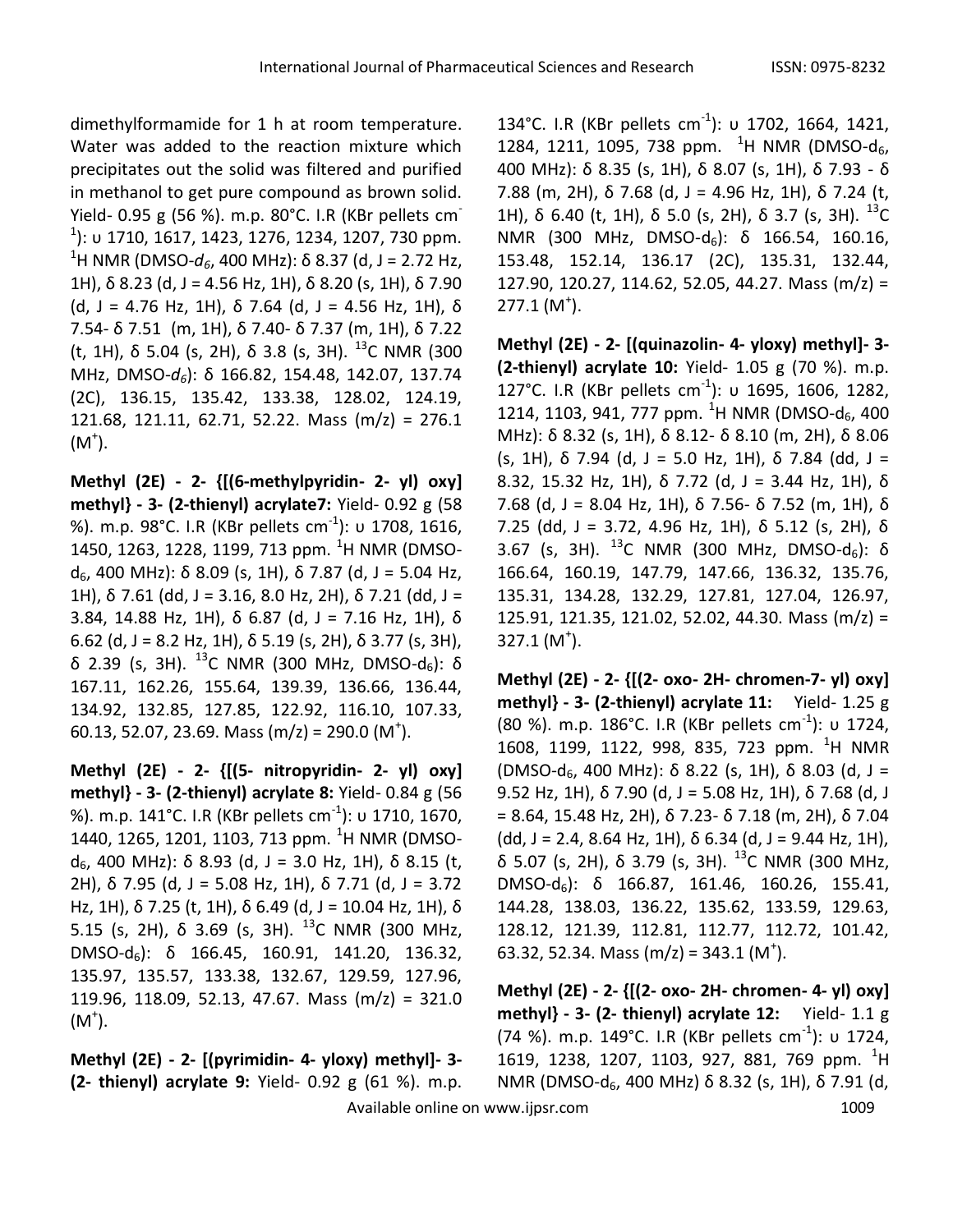J = 4.92 Hz, 1H), δ 7.70- δ 7.63 (m, 3H), δ 7.44 (d, J = 8.64 Hz, 1H), δ 7.31 (t, 1H), δ 7.24 (t, 1H), δ 6.21 (s, 1H), δ 5.21 (s, 2H), δ 3.81 (s, 3H).  $^{13}$ C NMR (300 MHz, DMSO-d6): δ 166.61, 164.67, 161.39, 152.69, 138.89, 136.06, 135.95, 133.95, 132.77, 128.19, 124.20, 122.72, 120.06, 116.43, 114.85, 91.33, 64.40, 52.36. Mass (m/z) = 343.1 (M<sup>+</sup>).

**Methyl (2E) - 2- {[(6-methyl- 2- oxo- 2H- chromen-4- yl) oxy] methyl}- 3- (2- thienyl) acrylate 13:** Yield- 1.0 g (74 %). m.p. 120°C. I.R (KBr pellets cm-1 ): υ 1704, 1687, 1272, 1205, 1103, 941, 811, 719 ppm. <sup>1</sup>H NMR (DMSO-d6, 400 MHz): δ 8.32 (s, 1H), δ 7.91 (d, J = 4.92 Hz, 1H), δ 7.69 (d, J = 3.28 Hz, 1H),  $\delta$  7.45 (d, J = 13.84 Hz, 2H),  $\delta$  7.33 (d, J = 8.4 Hz, 1H), δ 7.24 (dd, J = 3.72, 4.88 Hz, 1H), δ 6.18 (s, 1H), δ 5.19 (s, 2H), δ 3.81 (s, 3H), δ 2.30 (s, 3H).  $^{13}$ C NMR (300 MHz, DMSO-d<sub>6</sub>): δ 166.60, 164.70, 161.52, 150.85, 138.95, 136.04, 135.07, 134.90, 133.95, 133.63, 128.20, 122.04, 120.06, 116.27, 114.53, 91.25, 64.41, 52.35, 20.18. Mass (m/z) =  $357.1 (M<sup>+</sup>).$ 

**Methyl (2E) - 2- {[(2-methyl- 4- oxo- 4H- pyran- 3 yl) oxy] methyl}- 3- (2- thienyl) acrylate 14:** Yield-0.95 g (66 %). m.p. 63°C. I.R (KBr pellets cm $^{-1}$ ): υ 1702, 1643, 1617, 1267, 1211, 1170, 968, 825, 742 ppm. <sup>1</sup>H NMR (DMSO-d<sub>6</sub>, 400 MHz): δ 8.05 (d, J = 5.6 Hz, 1H), δ 7.99 (s, 1H), δ 7.94 (d, J = 4.96 Hz, 1H),  $\delta$  7.87 (d, J = 3.48 Hz, 1H),  $\delta$  7.25 (dd, J = 3.84, 4.76 Hz, 1H), δ 6.36 (d, J = 5.69 Hz, 1H), δ 5.05 (s, 2H),  $\delta$  3.72 (s, 3H),  $\delta$  2.17 (s, 3H).<sup>13</sup>C NMR (300 MHz, DMSO-d6): δ 173.87, 167.13, 158.98, 154.94, 143.74, 136.45, 136.24, 134.55, 132.48, 128.37, 123.49, 116.25, 65.44, 51.98, 14.30. Mass (m/z) =  $307.1 (M<sup>+</sup>).$ 

**Methyl (2E) - 2- {[(3-oxo- 2, 3- dihydro- 1H- inden-5- yl) oxy] methyl}- 3- (2- thienyl) acrylate 15:** Yield- 1.05g (70 %). m.p. 150°C. I.R (KBr pellets cm-1 ): υ 1712, 1702, 1619, 1274, 1205, 998, 836, 730 ppm. <sup>1</sup>H NMR (DMSO-d<sub>6</sub>, 400 MHz): δ 8.18 (s, 1H), δ 7.88 (d, J = 4.96 Hz, 1H), δ 7.63 (d, J = 3.4 Hz, 1H), δ 7.53 (d, J = 8.26 Hz, 1H), δ 7.32 (dd, J = 2.52, 8.36

Hz, 1H), δ 7.24 (d, J = 2.44 Hz, 1H), δ 7.21 (dd, J = 3.8, 5.08 Hz, 1H), δ 5.0 (s, 2H), δ 3.78 (s, 3H), δ 3.06 (t, 2H),  $\delta$  2.69 (t, 2H). <sup>13</sup>C NMR (300 MHz, DMSO $d<sub>6</sub>$ ): δ 206.05, 166.95, 157.89, 148.29, 137.96, 137.66, 136.55, 135.43, 133.46, 128.03 (2C), 123.72, 121.99, 105.66, 62.86, 52.29, 36.62, 24.73. Mass  $(m/z) = 346.1 (M<sup>+</sup>) + NH<sub>3</sub>$  adduct.

**Methyl (2E) - 2- {[(6-oxo- 5, 6, 7, 8- tetrahydro naphthalen- 2- yl) oxy] methyl} - 3- (2-thienyl) acrylate 16:** Yield- 0.96 g (69 %). m.p. 147°C. I.R (KBr pellets cm-1 ): υ 1700, 1617, 1234, 1213, 1018, 709 ppm. <sup>1</sup>H NMR (DMSO-d<sub>6</sub>, 400 MHz): δ 8.21 (s, 1H),  $\delta$  7.89 (d, J = 5.08 Hz, 1H),  $\delta$  7.64 (d, J = 3.28 Hz, 1H), δ 7.54 (dd, J = 1.0, 7.68 Hz, 1H), δ 7.43 (t, 1H), δ 7.41 (t, 1H), δ 7.22 (dd, J = 3.72, 5.0 Hz, 1H), δ 5.02 (s, 2H), δ 3.79 (s, 3H), δ 2.72 (t, 2H), δ 2.51 (t, 2H),  $\delta$  1.98 (p, 2H). <sup>13</sup>C NMR (300 MHz, DMSOd6): δ 197.56, 166.99, 155.52, 137.72, 136.36, 135.43, 133.47 (2C), 133.24, 128.08, 126.97, 122.14, 118.31, 116.07, 63.14, 52.30, 38.17, 22.35, 21.96. Mass (m/z) = 343.1 (M<sup>+</sup>).

**Synthetic procedure for (2S) - 2- amino- 3- (4- {[(2E)- 2- (methoxycarbonyl)- 3- (2- thienyl) prop-2- en- 1- yl]oxy} phenyl) propanoic acid 17:** Compound **4** (0.006 mole) was treated with L-Tyrosine boc (0.006 mole) in the presence of  $K_2CO_3$ in dry DMF for 1 h at rt. Water was added to the reaction mixture which precipitates out the solid was filtered and purified in methanol. Boc was deprotected using HCl and purified by methanol to obtain white solid. Yield- 0.95 g (75 %). m.p. 182°C. Ι.R (KBr pellets cm<sup>-1</sup>): υ 3336, 1747, 1614, 1515, 1247, 1205, 1106, 715 ppm.  $^{1}$ H NMR (DMSO-d<sub>6</sub>, 400 MHz): δ 9.43 (s, 1H), δ 8.40 (s, 3H), δ 8.11 (s, 1H),  $\delta$  7.96 (d, J = 4.84 Hz, 1H),  $\delta$  7.62 (d, J = 3.36 Hz, 1H),  $\delta$  7.26 (t, 1H),  $\delta$  6.99 (d, J = 8.32 Hz, 2H),  $\delta$ 6.68 (d, J = 8.36 Hz, 2H),  $\delta$  5.20 (dd, J = 12.2, 12.24 Hz, 2H), δ 4.28 (t, 1H), δ 3.77 (s, 3H), δ 2.98- δ 2.95 (m, 2H).  $^{13}$ C NMR (300 MHz, DMSO-d<sub>6</sub>): δ 169.08, 166.43, 156.62, 137.72, 135.90, 135.43, 133.03, 130.34 (2C), 128.24, 124.03, 120.45, 115.27 (2C),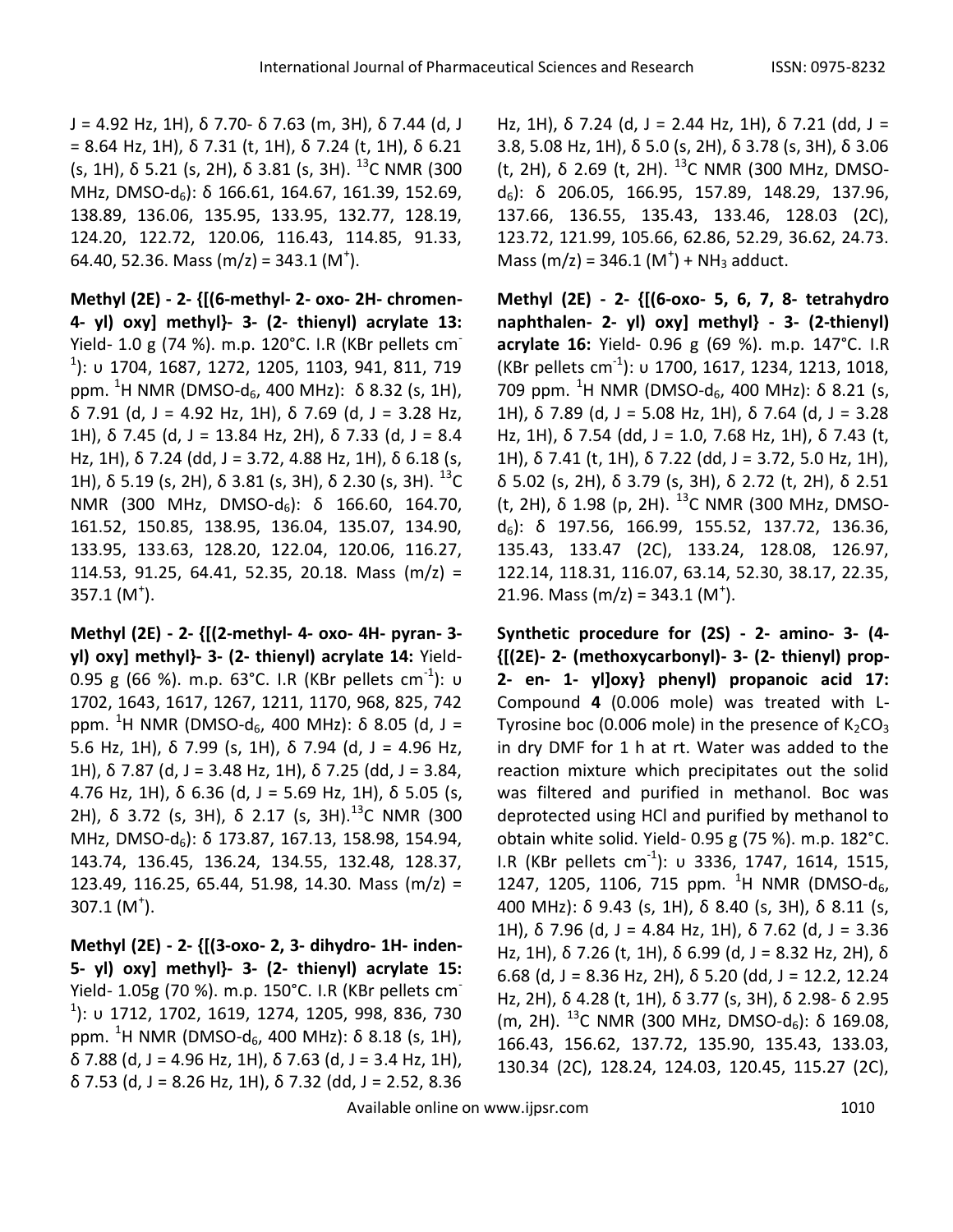60.16, 53.25, 52.22, 34.98. Mass (m/z) = 362.0  $(M^{\dagger})$ .

**Synthetic procedure for (2E) - 2- [4- (2S) - (2 amino- 2- benzyloxycarbonyl- ethyl) - phenoxy methyl]- 3- thiophen- 2- yl- acrylic acid methyl ester 18:** Compound **17** (0.006 mole) was treated with benzyl chloride (0.006 mole) potassium carbonate in dry dimethylformamide for 10 h at room temperature. Water was added to the reaction mixture which precipitates out the solid was filtered and purified in methanol to obtain pale yellow solid. Yield- 0.65 g (60 %). m.p. 153°C. I.R (KBr pellets cm-1 ): υ 1743, 1704, 1243, 1207, 1108, 728 ppm. <sup>1</sup>H NMR (DMSO-d<sub>6</sub>, 400 MHz): δ 8.13 (s, 3H),  $\delta$  7.96 (d, J = 4.84 Hz, 1H),  $\delta$  7.63 (d, J = 3.2 Hz, 1H), δ 7.44- δ 7.33 (m, 4H), δ 7.26 (t, 2H), δ 7.16- δ 7.10 (m, 2H) δ 6.97- δ 6.89 (m, 2H), δ 5.18 (d, J = 2.88 Hz, 2H), δ 5.07 (d, J = 7.44 Hz, 2H), δ 4.35 (t, 1H), δ 3.77 (s, 3H), δ 3.04 (dd, J = 7.64, 7.88 Hz, 2H)).  $^{13}$ C NMR (300 MHz, DMSO-d<sub>6</sub>): δ 169.07, 168.91, 166.90, 157.48, 137.68, 136.29, 135.12, 134.79, 133.16, 130.60, 130.48, 128.34 (2C), 127.55, 126.44, 122.21, 120.47, 115.32, 114.69, 114.49, 69.07, 66.83, 53.30, 52.20, 35.02. Mass  $(m/z) = 452.0 (M<sup>+</sup>).$ 

**Synthetic procedure for (2E) - 2- [4- (2S)- (2 amino- 2- butyl carbomyl- ethyl) phenoxymethyl]- 3- thiophen- 2- yl- acrylic acid 19:** Compound **17** (0.006 mole), butyl amine (0.006 mole), Hydroxybenzotriazole (HOBt) (0.001 mole), 1-Ethyl-3-(3-dimethyllaminopropyl)carbodiimide hydrochloride (EDC.HCl) (0.01 mole), Triethyl amine (0.05 mole) in dry dimethyl formamide were stirred for 10 h at room temperature. Water was added to the reaction mixture which precipitates out the solid was filtered and purified in methanol to obtain white solid. Yield- 0.5 g (60 %). m.p. 179°C. I.R (KBr pellets cm<sup>-1</sup>): υ 1710, 1658, 1619, 1207, 1008, 719 ppm.  $^{1}$ H NMR (DMSO-d<sub>6</sub>, 400 MHz): δ 8.29 (s, 1H), δ 8.16 (s, 1H), δ 8.09 (s, 2H), δ 7.89 (d, J = 4.72 Hz, 1H),  $\delta$  7.62 (d, J = 3.24 Hz, 1H), δ 7.22 (t, 1H) δ 7.17 (d, J = 8.28 Hz, 2H), δ 7.0 (d, J = 8.32 Hz, 2H), δ 4.94 (s, 2H), δ 3.88 - δ 3.86 (m, 1H), δ 3.77 (s, 3H), δ 3.13 (m, 1H), δ 2.99- δ 2.95 (m, 3H), δ 1.30- δ 1.28 (m, 2H), δ 1.20- δ 1.17 (m, 2H), δ 0.85 (t, 3H). <sup>13</sup>C NMR (300 MHz, DMSO-d<sub>6</sub>): δ 167.51, 166.88, 157.34, 137.30, 136.29, 135.10, 133.08, 130.53 (2C), 128.0, 127.18, 122.23, 114.38 (2C), 62.22, 53.59, 52.16, 38.15, 36.16, 30.69, 19.31, 13.49. Mass (m/z) = 417.1 (M<sup>+</sup>).

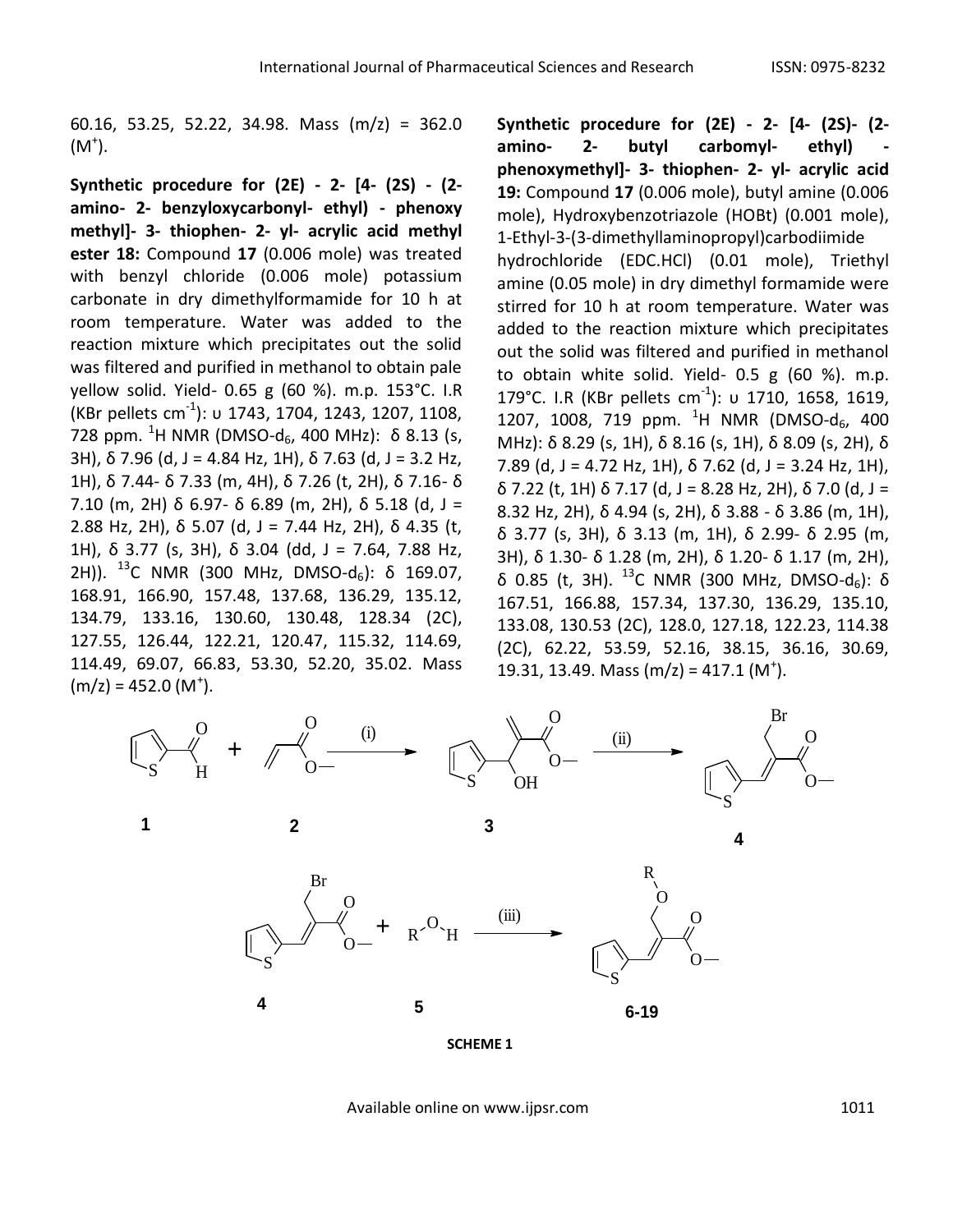**8**

**9**

**10**

**11**

**12**

**13**

**14**

**15**

**16**

**Reagents and Condition:** (i) DABCO, room temperature, 80 h (ii) Hydrobromic acid, concentrated sulphuric acid, methylene chloride, 5- 10 °C, 3 h (iii) sodium carbonate, methanol, room temperature, 1 h

# **RESULTS AND DISCUSSION:**

**Chemistry:** Compound **3** was prepared using thiophene-2-carboxaldehyde **1** and methyl acrylate **2** as starting material without any solvent and DABCO as catalyst according the reported procedure <sup>16</sup>. The hydroxy compound **3** was converted to thienyl bromo ester **4** by treatment with 47% Hydrobromic acid in the presence of concentrated sulphuric acid in methylene dichloride at room temperature according the reported procedure <sup>17</sup>.

 The above synthesized bromo ester **4** was treated with various heterocyclic compounds in presence of sodium carbonate and methanol to afford a series of esters at room temperature according the reported procedure  $^{18-19}$ .

 Compounds **6-19** were prepared as per the **scheme 1** and their structures are presented in **Table 1**. The structures of all the compounds were confirmed by their spectral analysis, which are presented in the experimental section.

**TABLE 1: STRUCTURAL FORMULAE OF THE SYNTHESIZED COMPOUNDS, 6-19**



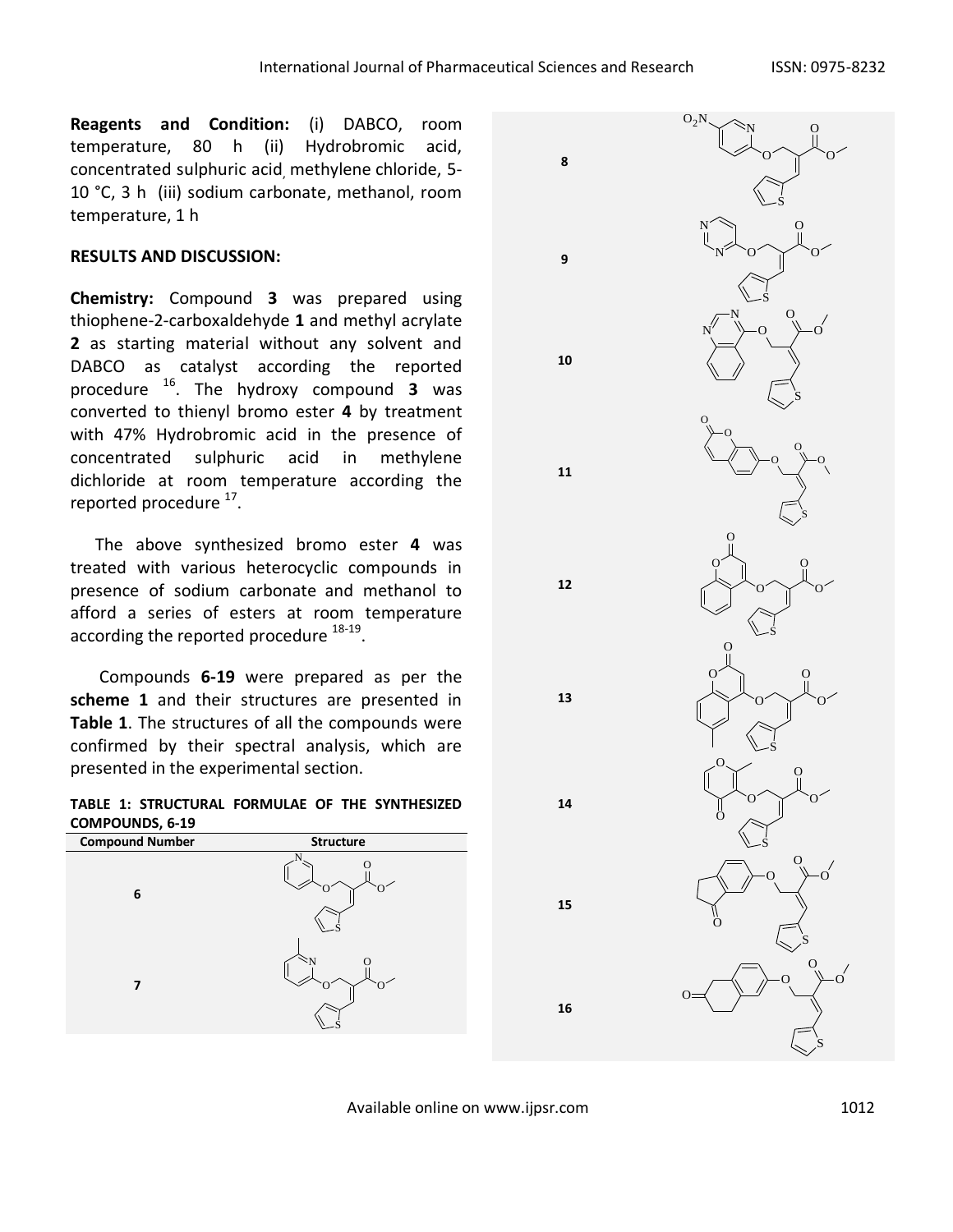

**Pharmacology:** Antimicrobial activity of all the fourteen compounds synthesized was assayed by agar well diffusion method as recommended by The Clinical and Laboratory Standards Institute (CLSI) <sup>20</sup> against four representative bacterial, and one fungal isolate namely *S. aureus* ATCC 25923, *E. coli* ATCC 25922, *P. aeruginosa* ATCC 27853, *B. subtilis* ATCC 6633, and *Candida albicans* ATCC

90028. Bacterial cultures were grown to exponential phase and plated by pour-plate method into the 150 mm Petri dishes and allowed to settle. Wells were bored into the inoculated plate and the test compounds were dispensed in the wells at three concentrations such as 10  $\mu$ g, 100  $\mu$ g and 1000  $\mu$ g per well respectively and allowed for complete diffusion.

Three antibacterial agents (Cefepime, Amikacin & Linezolid) were used as internal assay standards and 100% DMSO was used as a control. The plates were incubated for 24 hours at 37°C. The zones of inhibition were measured using the digital Vernier's calipers. The preliminary results of antimicrobial activities indicated that only six compounds out of fourteen compounds exhibited a moderate to good activity against bacterial strains, while other compounds did not exert any antibacterial activity. All the fourteen compounds tested against fungi did not show any antifungal activity. The disc concentration and their zone of inhibition of the tested compounds were tabulated as per CLSI and is presented in **Table 2.**

|  | TABLE 2: ANTIMICROBIAL ACTIVITIES OF THE NEWLY SYNTHESIZED COMPOUNDS (ZONE OF INHIBITION IN mm) |
|--|-------------------------------------------------------------------------------------------------|
|  |                                                                                                 |

| Compound  | S. aureus ATCC 25923 |             | <b>B. subtilis ATCC 6633</b> |                    | <b>E. coli ATCC 25922</b> |           | P. aeruginosa ATCC 27853 |                   |          |                    |           |           |
|-----------|----------------------|-------------|------------------------------|--------------------|---------------------------|-----------|--------------------------|-------------------|----------|--------------------|-----------|-----------|
|           | 1000 <sub>µg</sub>   | $100 \mu g$ | $10\mu g$                    | 1000 <sub>µg</sub> | 100 <sub>µg</sub>         | $10\mu g$ | 1000 <sub>µg</sub>       | 100 <sub>µg</sub> | $10\mug$ | 1000 <sub>µg</sub> | $100\mug$ | $10\mu g$ |
| 6         | 12.63                | 9.55        | nz                           | 15.6               | 11.6                      | nz        | 6.78                     | nz                | nz       | 4.56               | nz        | nz        |
| 8         | 11.48                | 7.64        | nz                           | 9.86               | 8.63                      | nz        | 7.22                     | nz                | nz       | 6.85               | nz        | nz        |
| 9         | 18.95                | 16.56       | 15.8                         | 11.20              | 10.2                      | 9.37      | 9.8                      | 6.53              | nz       | 10.6               | 8.7       | nz        |
| 17        | 20.63                | 18.2        | 9.88                         | 14.63              | 13.3                      | 12.18     | 11.6                     | nz                | nz       | 9.56               | 7.52      | nz        |
| 18        | 22.47                | 20.55       | 19.8                         | 19.65              | 18.9                      | 17.63     | 7.8                      | 3.36              | nz       | 8.32               | 5.66      | nz        |
| 19        | 25.68                | 24.92       | 24.0                         | 26.62              | 25.9                      | 25.62     | 15.3                     | 11.6              | nz       | 11.6               | 9.78      | nz        |
| Linezolid |                      | 30.16       |                              |                    | 30.53                     |           |                          | nz                |          |                    | nz        |           |
| Amikacin  |                      | 25.42       |                              |                    | 35.13                     |           |                          | 25.23             |          |                    | 26.37     |           |
| Cefepime  |                      | 28.21       |                              |                    | 37.6                      |           |                          | 31.47             |          |                    | 26.69     |           |

Compounds which showed significant activity in the preliminary screening were further tested for antibacterial activity by agar dilution method for MIC as per the CLSI against the clinical isolates of *S. aureus* ATCC 25923, *S. aureus* ATCC 43300, *B. subtilis* ATCC 6633, *E. coli* ATCC 25922, *P.*  *aeruginosa* ATCC 27853, *K. pneumoniae* ATCC 700603, *K. pneumoniae* ATCC 51503, *E. cloacae* 2160 P99+, *E. coli* J53 R6206, *E. coli* NCTC 13353 and *E. coli* ATCC BAA 200. All the six compounds tested showed only Gram positive activity **Table 3**.